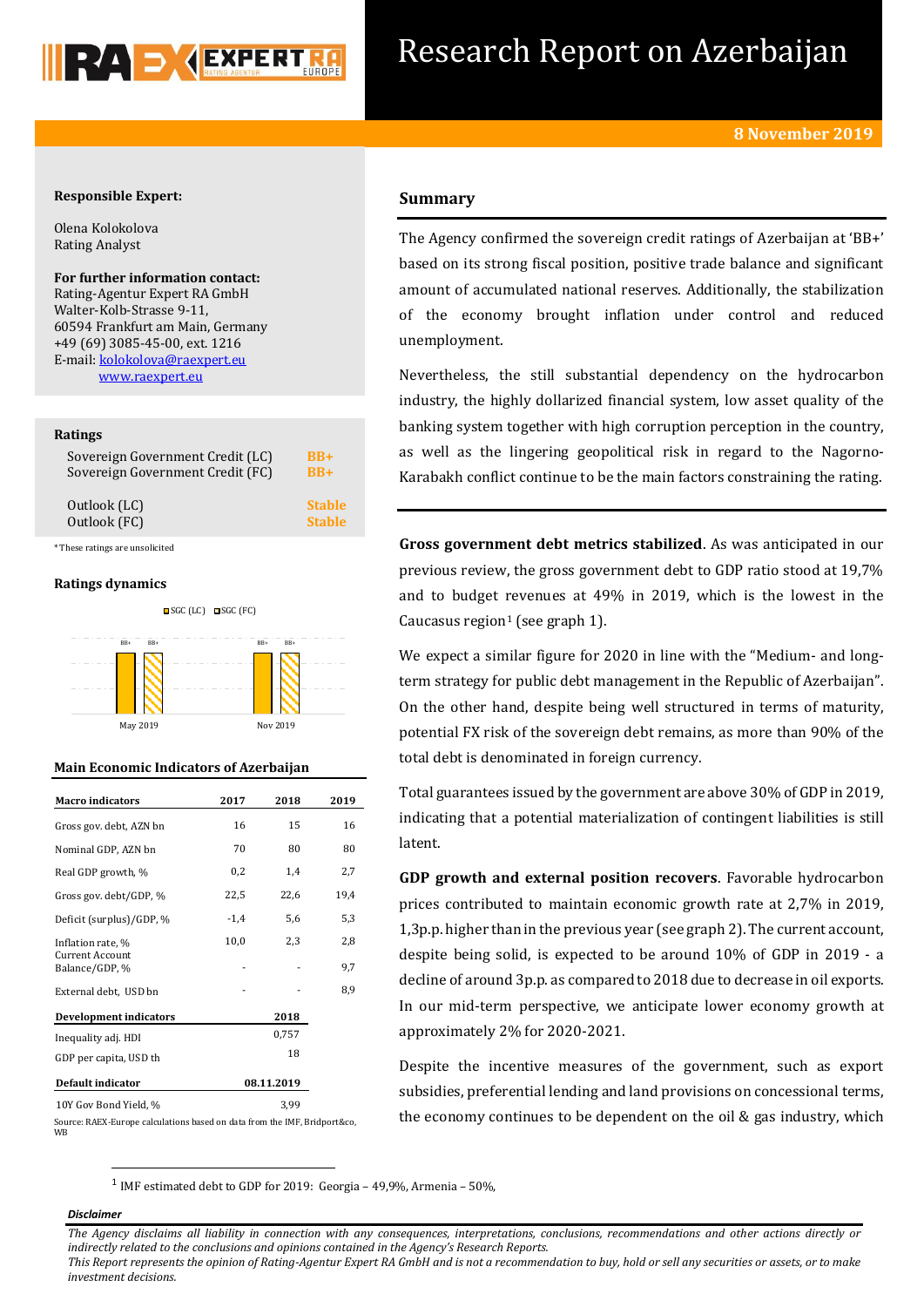# **PZA S GEXPERT**

**Graph 1:** Government debt dynamics, %



Source: RAEX-Europe calculations based on data from the IMF

**Graph 2:** Macroeconomic indicators, %



Source: RAEX-Europe calculations based on data from the IMF

**Graph 3:** External sector indicators, % of GDP



Source: RAEX-Europe calculations based on data from the IMF, WB

formed around 40% of total GDP as of 3Q 2019. However, some positive structural changes have been achieved reflected by the output increase in the agriculture and information and communication services sectors, which grew by 7% and 16% y-o-y as of 3Q 2019 respectively.

The final figure of Foreign Direct Investment (FDI) stock was less than 3% of GDP in 2018, we expect the metric to be twice as lower in 2019 and to remain mainly concentrated in the oil & gas industry (more than 80% of total FDI). Total investment directed to fixed capital as of January-September 2019 decreased by 2p.p. from the corresponding period of 2018 down to 17% of GDP. Market uncertainness, bureaucracy and corruption were listed among the main weak points affecting the investment climate in the "Azerbaijan-EU Business Environment Report" from 2019.

The increase of the cargo volumes transported via the Baku-Tbilisi-Kars railroad and via new Baku International Sea Trade Port Complex propelled the role of Azerbaijan as a transportation hub on the East West transportation corridor in the Belt & Road Initiative, which should help boost the non-oil sector of the economy.

According to the "Doing Business 2019" report prepared by the World Bank, Azerbaijan improved to 25<sup>th</sup> in 2018 from 57<sup>th</sup> in 2017 out of 190 countries having the highest scores on protecting minority investors and ease to start a business.

**The fiscal policy turned towards a tightening path with the objective of diversifying budget revenues**. We expect the overall fiscal balance to be once again positive at 5,3% of GDP. This would mark the second year in a row the budget posts a surplus. Even though we expect the same trend in 2020, we anticipate a slight decrease to 3,2% of GDP.

The share of the oil industry in the state budget remains substantial as we estimate it will account for about 60% of total revenues by the end of 2019, and almost half are direct transfers from the State Oil Fund of the Republic of Azerbaijan (SOFAZ). According to the draft budget 2020, dependence on oil revenues will slightly decrease, but its share will remain as high as 57%.

In August 2018, the law of the Republic of Azerbaijan on the budget system was ratified which includes a new fiscal rule for managing the budget and was introduced in 2019. This rule limits consolidated budget expenditures growth by 3% of the approved budget expenditures for the previous year. Both budgets, the one from 2019, as well as the draft budget for 2020, faced difficulties to comply with the new law. However, according to the data provided by the Ministry of Finance of Azerbaijan, consolidated

#### *Disclaimer*

*The Agency disclaims all liability in connection with any consequences, interpretations, conclusions, recommendations and other actions directly or indirectly related to the conclusions and opinions contained in the Agency's Research Reports.*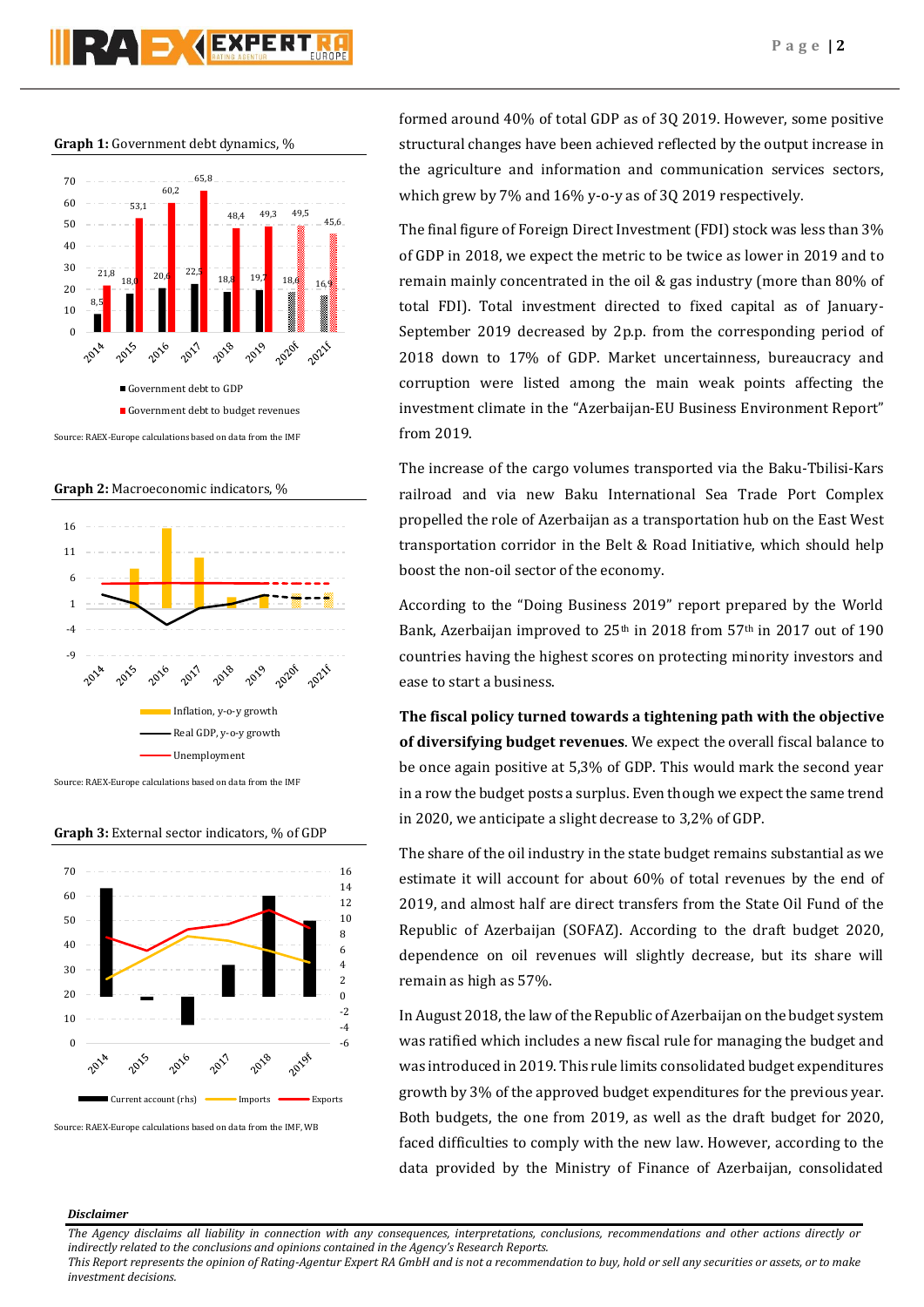



Source: RAEX-Europe calculations based on data from the CBA

**Graph 5:** International reserves and exchange rate



Source: RAEX-Europe calculations based on data from the CBA

**Graph 6:** Financial soundness indicators, %



Source: RAEX-Europe calculations based on data from the FISMA, CBA, WB

budget expenditures are already determined in accordance with budgetary rules.

Additionally, authorities have plans to implement the Medium-Term Expenditure Framework (MTEF) standards in order to make budget planning process more transparent and accurate. The plan is to test standards in 2021 budget for several sectors.

**Monetary policy shifts towards inflation targeting**. The Central Bank of Azerbaijan (CBA) declared the ambitious objective to move toward an inflation targeting regime in the medium term. During the transition period, the CBA set the target at  $4\pm 2$  % for 2019. We expect the final inflation figure to be around 2,5% by the end of 2019, within the target range. We also anticipate a slightly higher rate for 2020 at around 3%. The low inflation environment allowed the CBA to further lower its base interest rate by 25b.p. to 7,75% on 25 October 2019 in order to support corporate lending.

The main instruments to control money supply are short term notes of the CBA placed on the Baku Stock Exchange (only commercial banks can buy the notes) and deposits auction, during which the deposits of commercial banks are placed on CBA accounts. Another objective of the monetary policy is to support the stability the local currency (AZN) against speculation by selling foreign currency only through SOFAZ. That, together with the positive current account made the AZN exceptionally stable and returned some trust of the population in the currency.

The positive results of the aforementioned monetary measures alongside a significant spread between the deposit interest rates in local and foreign currency (7,6p.p. as of October 2019), have propelled a decline in levels of dollarization for the last four years. The share of deposits denominated in local currency increased by 1,8p.p. since the beginning of the current year up to 36,4% (see graph 4). Furthermore, international reserves of the CBA continue to recover, as they grew by 9% annually as of October 2019 (see graph 5).

**Asset quality improved slightly, butfurther progress is uncertain**. We anticipate the NPLs to total loans ratio to be around 11% for 2019, which would be the lowest rate since the sharp devaluation of the AZN in 2016 (see graph 6). The latest figure, reported by the Central Bank of Azerbaijan (CBA) was 10,1% as of September 2019. Such improvement is mainly driven by the recently announced completion of the restructuring process of the state-owned International Bank of Azerbaijan (IBA). As a result, all bad and overdue loans were transferred during the last four years from the balance sheet of the CBA to Aqrarkredit, a special credit institution

#### *Disclaimer*

*The Agency disclaims all liability in connection with any consequences, interpretations, conclusions, recommendations and other actions directly or indirectly related to the conclusions and opinions contained in the Agency's Research Reports.*